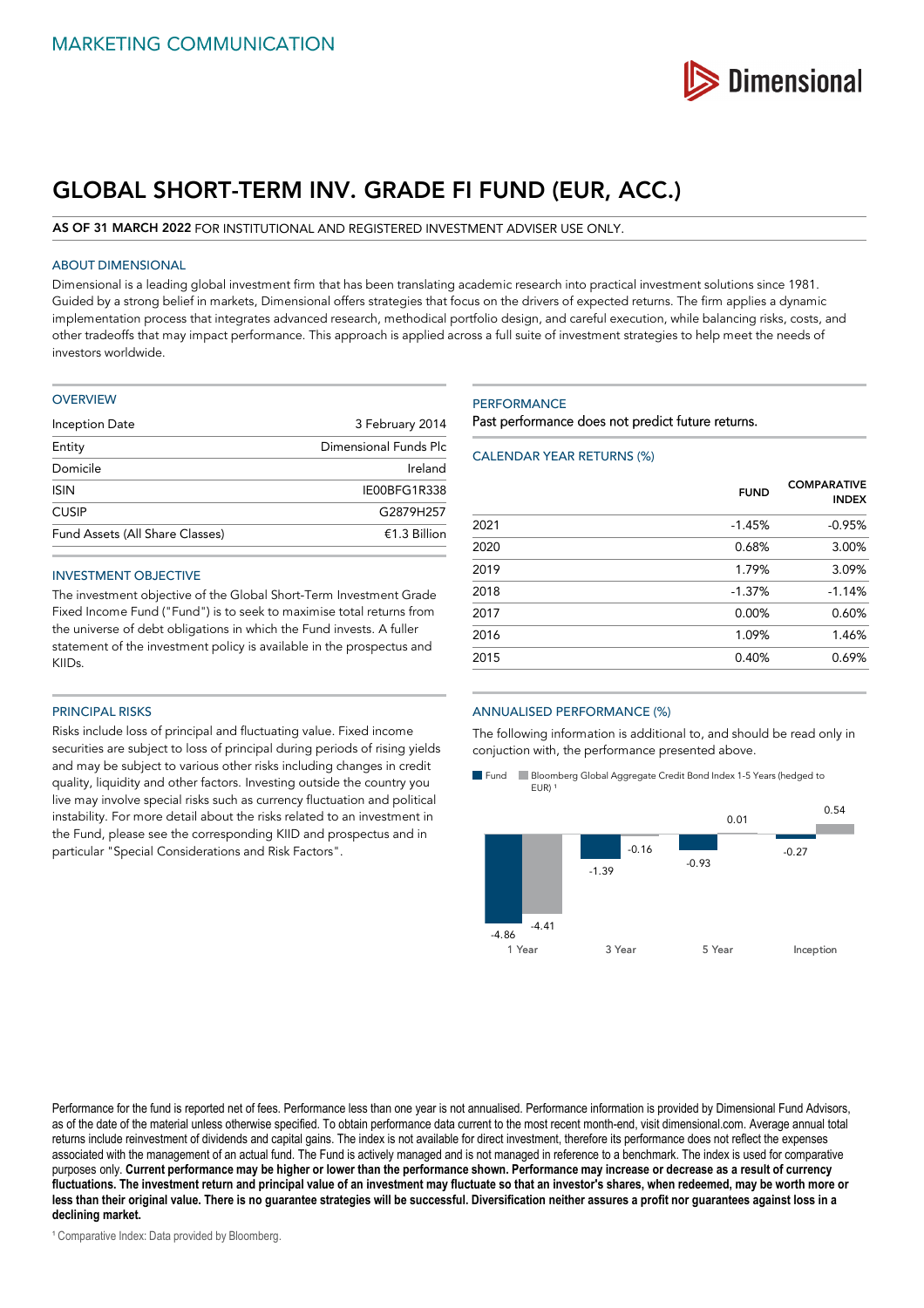#### CREDIT ALLOCATION ²

| Non-Investment Grade | 0.57%  |
|----------------------|--------|
| <b>BBB</b>           | 42.33% |
| A                    | 29.33% |
| AA                   | 8.48%  |
| AAA                  | 19.29% |

#### MATURITY ALLOCATION

| $0 - 3$ Months | 3.96%  |
|----------------|--------|
| 3 - 6 Months   | 0.99%  |
| 6 - 9 Months   | 1.80%  |
| 9 - 12 Months  | 1.07%  |
| 1 - 3 Years    | 38.24% |
| 3 - 5 Years    | 53.94% |
| 5 - 7 Years    |        |
|                |        |

#### TOP COUNTRIES

| <b>United States</b> | 37.85% |
|----------------------|--------|
| Supranational        | 10.58% |
| Canada               | 8.98%  |
| Germany              | 8.58%  |
| United Kingdom       | 7.18%  |
|                      |        |

# **CHARGES**

| Annual Management Charge  | 0.21% |
|---------------------------|-------|
| Ongoing Charges Figure ** | 0.25% |

The ongoing charges figure shown here is an annualised estimate of the charges as there has been a reasonably significant difference to the last reported ongoing charges figure. The Fund's annual report for each financial year will include detail on the exact charges made. It excludes portfolio transaction costs and performance fees, if any.

\*\* As at 1 April 2022

#### **CHARACTERISTICS**

| Number of Holdings       | 331   |
|--------------------------|-------|
| Average Maturity (Years) | 2.91  |
| Yield to Maturity        | 2.05% |
| Average Duration (Years) | 2.75  |

<sup>2</sup> Credit rating agencies Moody's Investor Service, Fitch Ratings, and Standards & Poor's Corporation rate the credit quality of debt issues. For reporting purposes, we generally assign a composite rating based on stated ratings from Nationally Recognized Statistical Ratings Organizations (''NRSROs''). For example, if Moody's, Fitch, and S&P all provide ratings, we assign the median rating. In certain instances, such as Pre-Refunded Municipals and US Treasury and Agency securities, we will assign the internal Dimensional rating. The internal Dimensional rating can only be as high as the highest stated credit rating from an NRSRO.

2 of 3